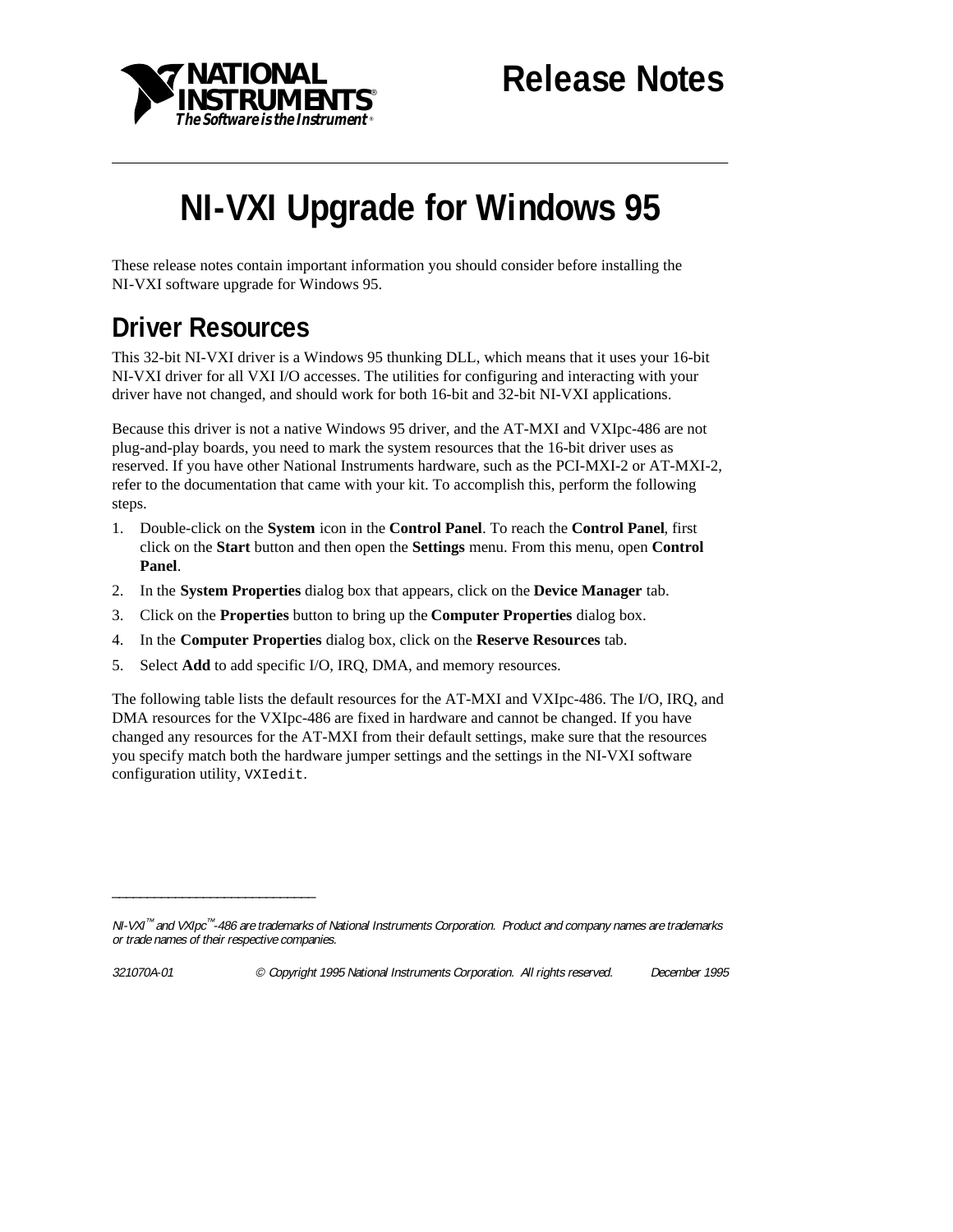| <b>Resources</b> | <b>AT-MXI</b>        | VXIpc-486                                                        |
|------------------|----------------------|------------------------------------------------------------------|
| I/O              | 0340 to 035F         | C800 to CFFF.<br>D000 to D0FF.<br>and<br>D800 to D8FF<br>(fixed) |
| <b>IRQ</b>       | 12                   | 12 (fixed)                                                       |
| <b>DMA</b>       | 03                   | $N/A$ (fixed)                                                    |
| <b>Memory</b>    | 000D0000 to 000DFFFF | 000C8000 to 000CFFFF<br>and<br>000E0000 to 000EFFFF<br>(fixed)   |

#### **Development Files**

The NI-VXI header files are designed to work with DOS, Windows 3.1, Windows 95, and Windows NT. When compiling your code, you must define VXIDOS, VXIWIN, or VXINT as a macro in all your makefiles or projects using NI-VXI. The macro VXINT applies to both Windows 95 and Windows NT.

The following code shows the format for compiling a 32-bit application using the VXINT macro.

<compiler.exe> -DVXINT <source.c>

The NI-VXI libraries for Windows 95 and Windows NT are binary compatible. You should be able to run applications developed on either platform without any changes on the other platform. You should link 32-bit applications with the NIVXINT. LIB provided in the appropriate compiler's directory.

## **Sanity Timer**

On some systems that have a sanity timer mechanism, such as the VXIpc-486, the 16-bit NI-VXI driver is not always able to keep the sanity timer refreshed under Windows 95. If this occurs, the SYSFAIL\* line would be asserted even though the system is still stable. To avoid this confusing situation on such systems, you can turn off the sanity timer mechanism. Disabling the sanity timer has no detrimental effects, but leaves you without this built-in notification in case the system crashes.